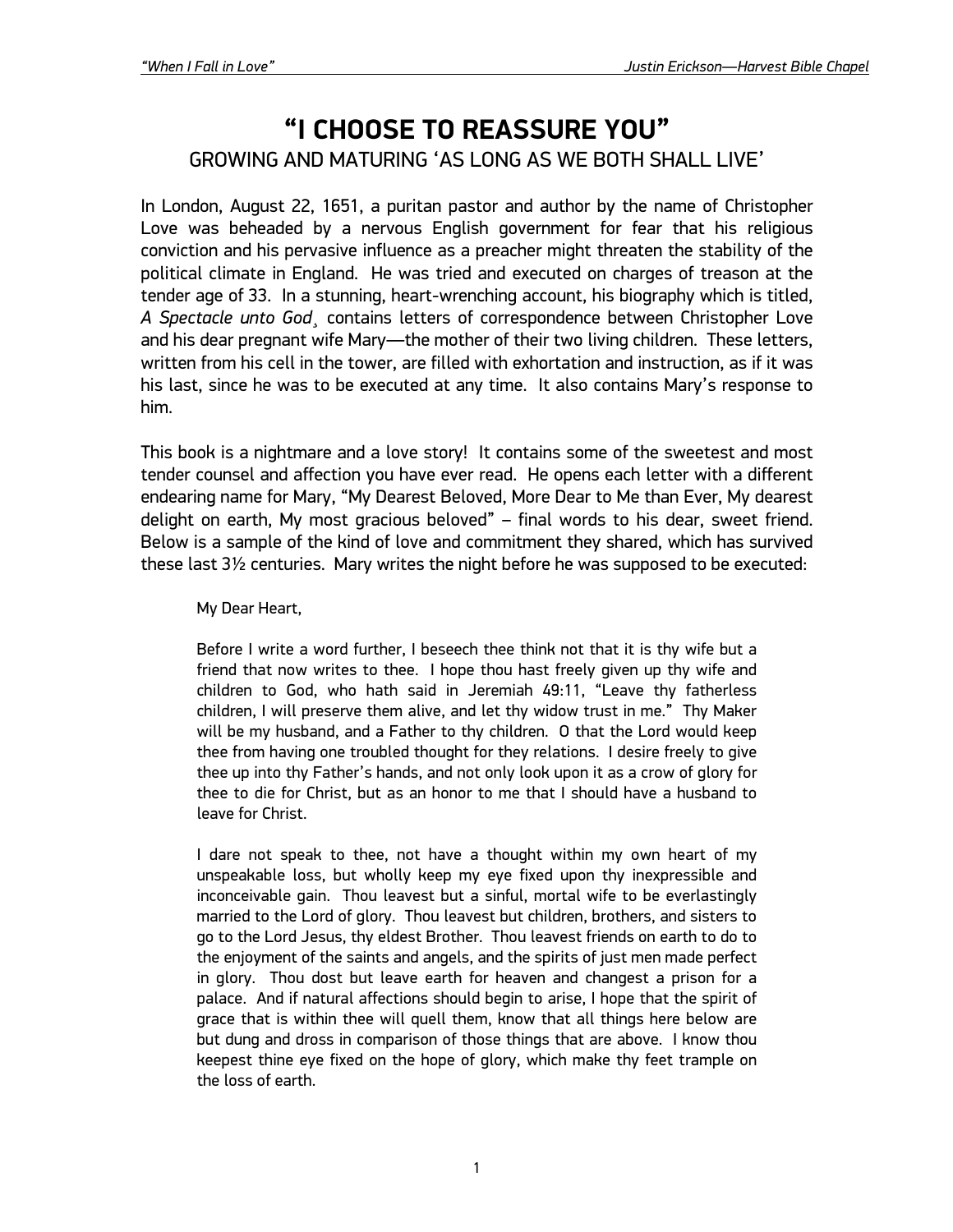My dear, I know God hath not only prepared glory for thee and thee for it, but I am persuaded that he will sweeten the way for thee to come to the enjoyment of it. When thou art putting on thy clothes that morning, O think, "I am now putting on my wedding garments to go to be everlastingly married to my Redeemer."

When the messenger of death comes to thee, let him not seem dreadful to thee, but look on him as a messenger that brings thee tidings of eternal life. When thou goest up the scaffold, think (as thou saidst to me) that it is but thy fiery chariot to carry thee up to they Father's house.

And when thou layest down thy precious head to receive thy Father's stroke, remember what thou saidst to me: Though thy head was severed from thy body, yet in a moment thy soul should be united to thy Head, the Lord Jesus in heaven. And though it may seem something bitter, that by the hands of men we are parted a little sooner than otherwise we might have been, yet let us consider that it is the decree and will of our Father, and it will not be long ere we shall enjoy one another in heaven again.

Let us comfort one another with these sayings. Be comforted, my dear heart. It is but a little stroke and thou shalt be where the weary shall be at rest and where the wicked shall cease from troubling. Remember that thou mayest eat thy dinner with bitter herbs, yet thou shalt have a sweet supper with Christ that night. My dear, by what I write unto thee, I do not hereby undertake to teach thee; for these comforts I have received from the Lord by thee. I will write no more, nor trouble thee any further, but commit thee into the arms of God with whom ere long thee and I shall be.

Farewell, my dear. I shall never see thy face more till we both behold the face of the Lord Jesus at that great day.

#### *Mary Love*

Love's execution was postponed a month, during which he was able to respond and instruct his wife. In what would be as he called it, "The Day of My Glorification" Christopher wrote a lengthy letter to his wife, in which he counseled her about staying in a Bible teaching church, raising their children to love Christ, laboring in prayer for her family, striving for a gentle and quiet spirit, contemplating the mercy she has been shown rather than the loss she will suffer, battling against doubt that will attack her faith when he leaves, studying the grace of God to depose the pride she will seek to mortify, meditating daily on the doctrine of justification, finding ultimate contentment in God's will for her, and choosing to remarry wisely. At the end of this final letter, Love wrote these words:

"Dear wife, farewell. I will call thee wife no more. I shall see thy face no more; yet I am not much troubled, for now I am going to meet the bridegroom, the Lord Jesus, to whom I shall be eternally married…Farewell dear love, and again I say, farewell. The Lord Jesus be with your spirit, the Maker of heaven and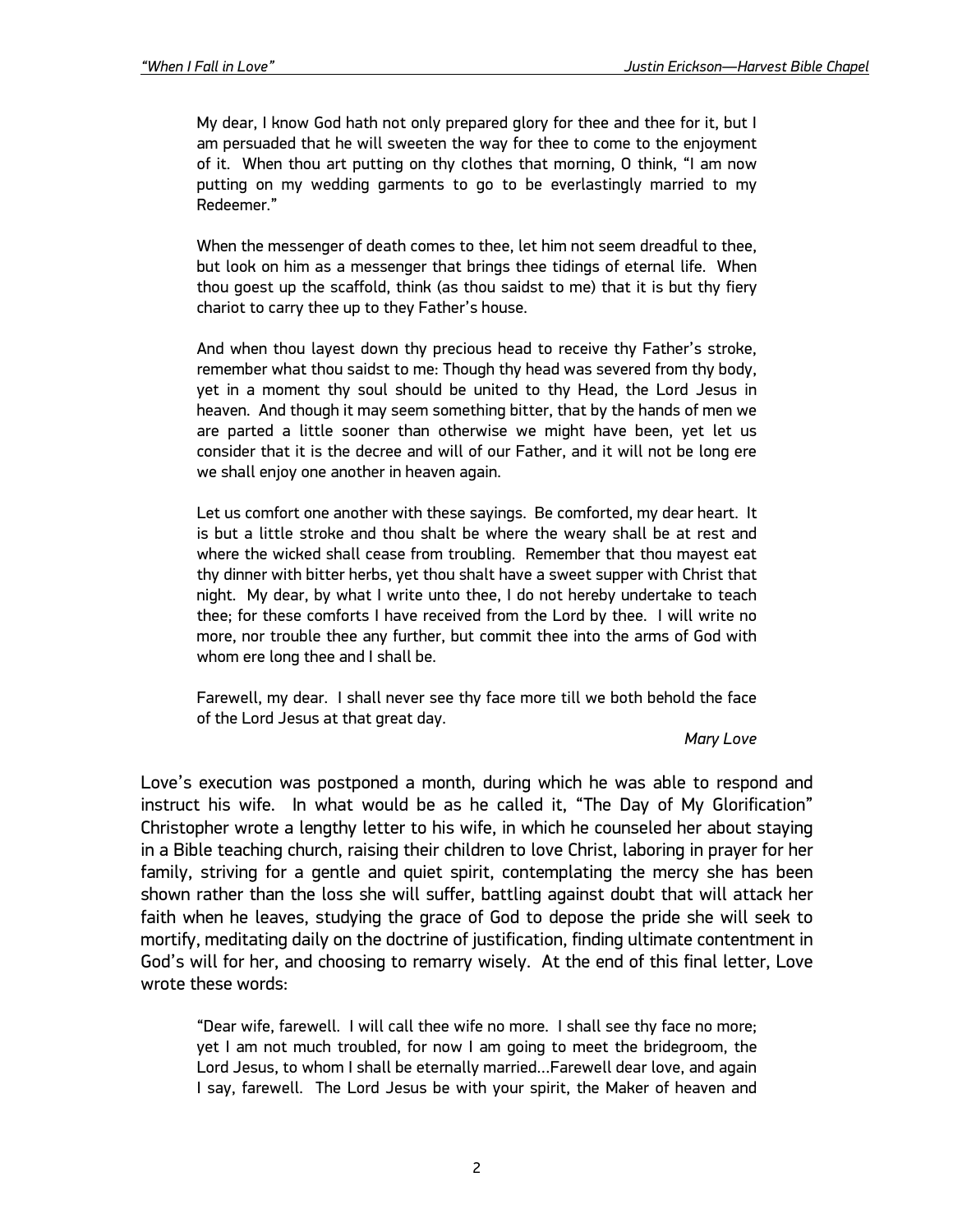earth be a husband to you; and the Father of our Lord Jesus be a Father to your children. So prays your dying, your most affectionate friend till death."

When you read these letters, you realize that you are eavesdropping on an exchange that contains something divine. You realize that what they share as a couple is more important than the frivolous and trite expressions of love that commonly fill most Valentine's cards. You begin to see accents of love that belong to those who have true depth and intimacy, built on Jesus Christ.

These couples have woven into the fabric of their relationship, the unbreakable strands of commitment to Christ and commitment to each other, which cannot be undone. There is something undying in their love that is not only enviable, but also illustrative of the kind of bond God wants to produce in our relationships. After months of study in the Song of Solomon, we have considered the choices you must make before and when you say, "I do" – choices that must remain a standard and commitment throughout marriage in order for it to be truly pleasing to God.

As we have seen, in order to truly experience God's rich blessings through marriage, a couple must reject the world's idea of relationships, realizing that love isn't about emotional chemistry; it's about an a commitment to respect, trust, complete, desire, protect, celebrate, satisfy, and forgive one another. Understanding how much work marriage really is, and having seen firsthand what the awful effects of sin do to a relationship, a wise couple realizes that one final choice remains—the persistent reassurance that each couple gives to one another that they will remain with each other and endure together, no matter what may come.

In **6:4-8:14**, the largest section of the book, this couple repairs their relationship after a significant conflict, one that has been covered and reconciled, but in which they now face the awkward, unfamiliar challenge of rebuilding, well aware of the fact that they have in themselves what it takes to totally undo the marriage. *In this study, the Song of Solomon provides a final example of how to make a relationship last, by God's grace.*  These principles are not only the exclamation point on this series; they are the only way that everything we have studied can continue. When you reassure your spouse of your unswerving devotion, this is what you are saying:

# 1. "I STAND BY WHAT I **CONSIDER A SHOW THE DAY I MARRIED YOU—DO YOU?" (6:4-13)**

- A. As Solomon begins to speak in **6:4**, what is the context of their discussion and where are they?
- B. What is so significant about the cities of **Tirzah** and **Jerusalem**?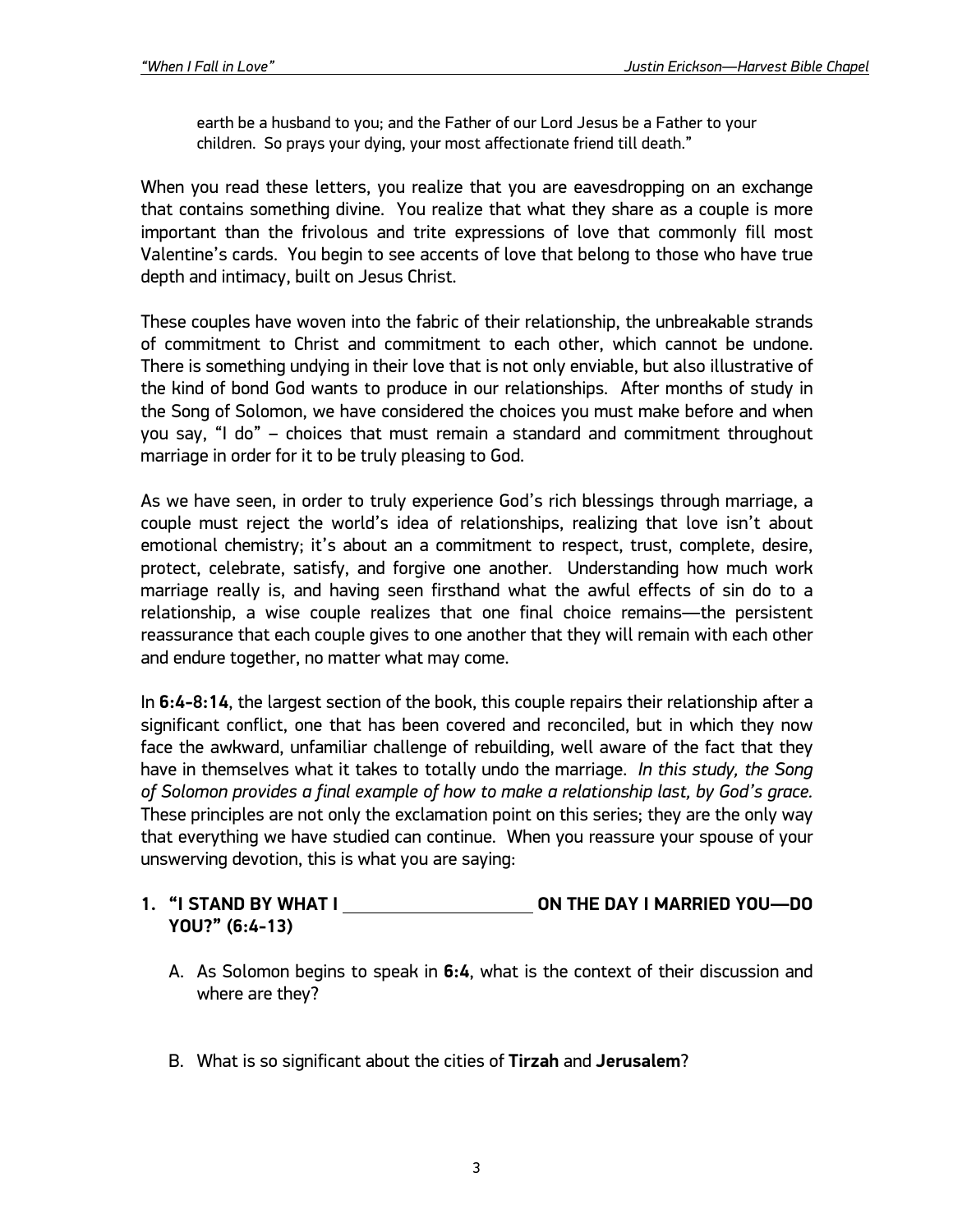- C. How does **"an army of banners"** resonate with Solomon's description of his wife, especially in this context?
- D. Why does Solomon not want his wife to look at him with the eyes of **v. 5**? What are those eyes and how are they different than the last time he saw them?
- E. In **v. 5b-7**, Solomon says something very specific and familiar to his wife where have we heard these words before and what is the significance of rehearsing them now?
- F. Based on your answer to the question above, can you identify anything missing from this list?
- G. Who are the **"young women, queens, concubines"** in **v. 8** and why does Solomon reference them according to **v. 9**?
- H. When these women praise the Shulamite, 1) what analogy do they use to describe her; 2) how does it fit with the present physical setting and 3) how does it fit with what Solomon has said already?
- I. What is the controversy surrounding **v.11-12** and what is the overall point, especially in light of the apparent sudden change in the speaker?
- J. As the daughters speak to the Shulamite in **v. 13a**, how does what they say accord with what the queens, concubines, and maidens say?
- K. How does Solomon answer their request in **v. 13b** and what is **"the dance before two armies"** or *Mahanaim* (cf. Genesis 32)?
- L. How is this section a reiteration of their original marriage commitment?

# **2. "I YOU MORE NOW TODAY THAN THE DAY I MARRIED YOU—DO YOU?" (7:1-9)**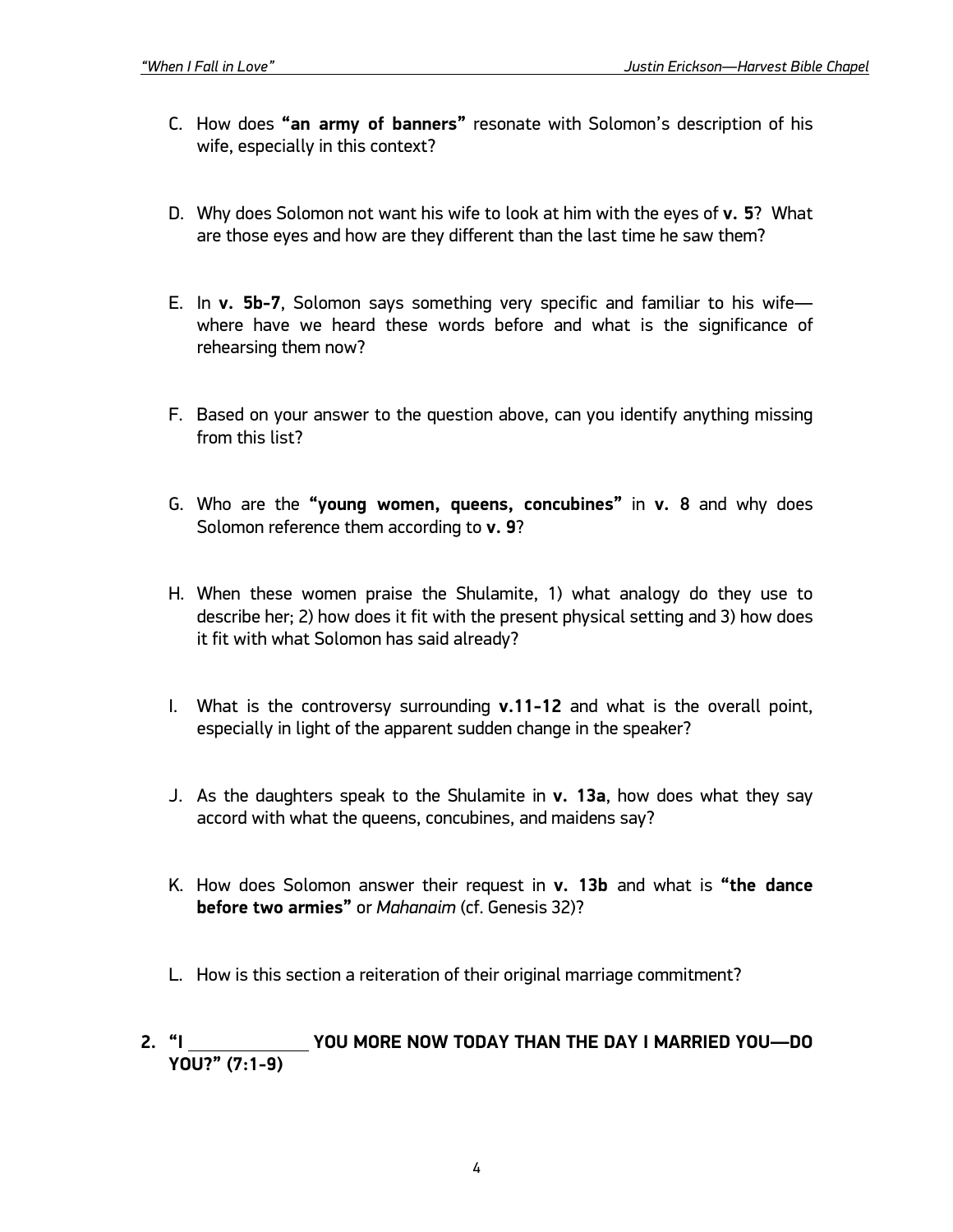- A. Somewhere between the garden and the palace, Solomon offers another *wasf* (carefully composed poem designed to display intense affection and delight to a lover)—what general observations can you make about his praise that is different than what he has already said to her in the past?
- B. What do the following metaphors in **7:1-9** convey about Solomon's love for the Shulamite, which he uses to reassure her of his commitment?
	- **How beautiful are your feet in sandals, O noble daughter!**
	- **Your rounded thighs are like jewels, the work of a master hand.**
	- **Your navel is a rounded bowl that never lacks mixed wine.**
	- **Your belly is a heap of wheat, encircled with lilies.**
	- **Your two breasts are like two fawns, twins of a gazelle.**
	- **Your neck is like an ivory tower.**
	- **Your eyes are pools in Heshbon, by the gate of Bath-rabbim.**
	- **Your nose is like a tower of Lebanon, which looks toward Damascus.**
	- **Your head crowns you like Carmel, and your flowing locks are like purple; a king is held captive in the tresses.**
	- **How beautiful and pleasant you are, O loved one, with all your delights! Your stature is like a palm tree, and your breasts are like its clusters. I say I will climb the palm tree and lay hold of its fruit. Oh may your breasts be like clusters of the vine, and the scent of your breath like apples,**
	- **and your mouth like the best wine.**
- C. How does the Shulamite respond to his expressions of love for and delight in her, according to **v. 9**, and how is it reminiscent of their relationship in the past?
- D. What does this section tell you about the maturity of their relationship, even after this serious conflict?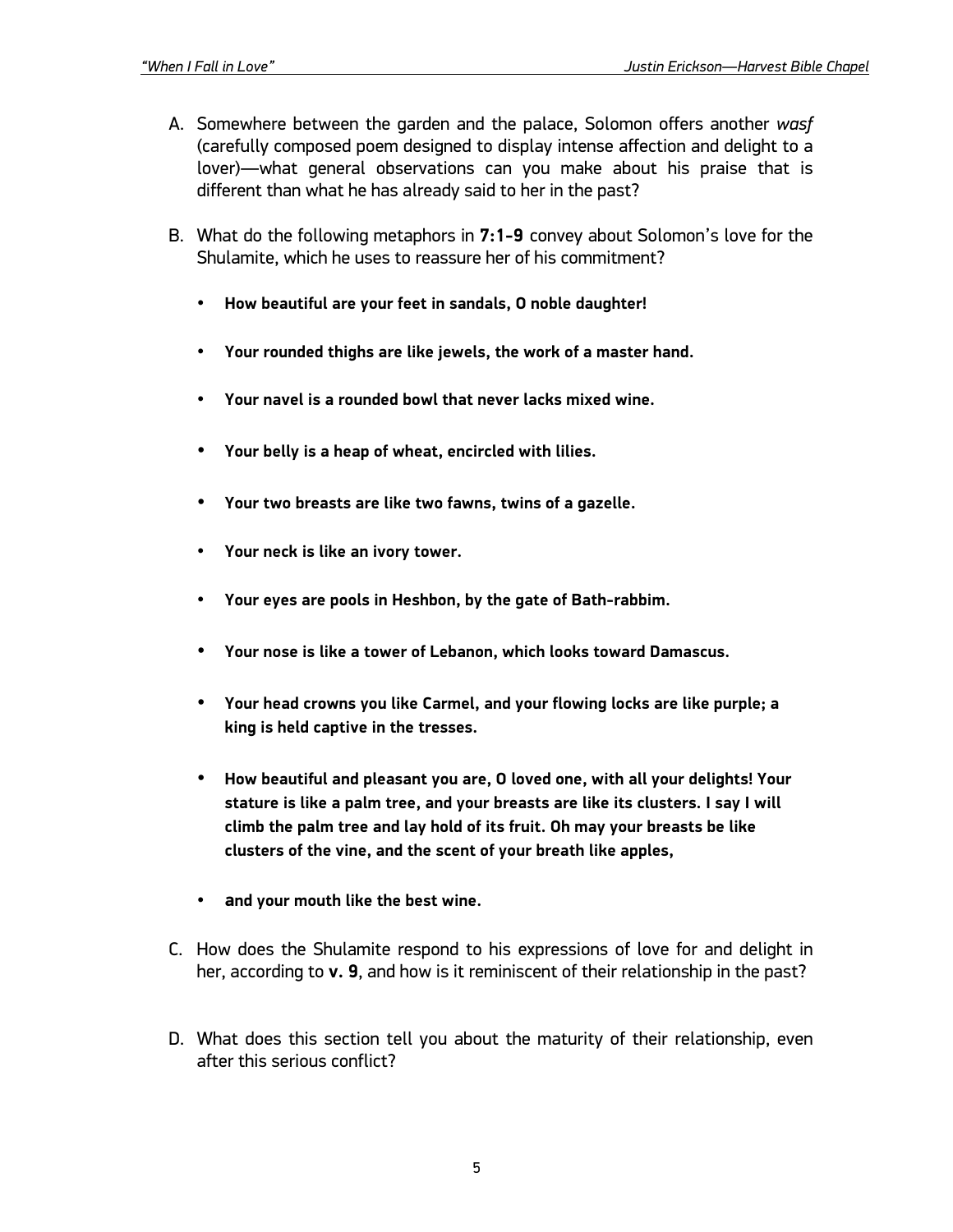# **3. "I WANT TO BUILD MY ONLY TOGETHER WITH YOU—DO YOU?" (7:10-8:5A)**

- A. As the Shulamite continues in **7:10-13**, what creative idea does she have that she and Solomon can do together, to cement the once fractured foundation of their relationship?
- B. Why would such an event be important for this couple, especially in light of all that they have been through and in light of the future?
- C. What does her language suggest in **v. 12** suggest about her desires (cf. **2:10- 13**), especially in light of the statement, **"there I will give you my love"**?
- D. What is a mandrake and what is its significance?
- E. What does her commitment to bring Solomon something **"new and old"** suggest about the expressions of love which she has **"saved up for"** him?
- F. In **8:1-2**, the Shulamite expresses her desire that Solomon was, at least for this moment, her brother – why, according to **v. 2b-3**?
- G. Why does she invoke the statement of **v. 4,** which was used as accountability for their purity when they weren't married?
- H. How do the daughters reply to her in **v. 5** and what does the image they describe say about the solidarity of this couple's commitment to each other?

### **4. "I WILL LOVE ONLY YOU AND BE YOURS FOR LIFE — WILL YOU?" (8:5B-14)!**

- A. What is the significance of the apple tree in **v. 5** and how does it connect with **v. 4** (clue: the word, "**awakened**")?
- B. Who is Solomon's mother and what is the point of this statement to Solomon as it relates to their potential future?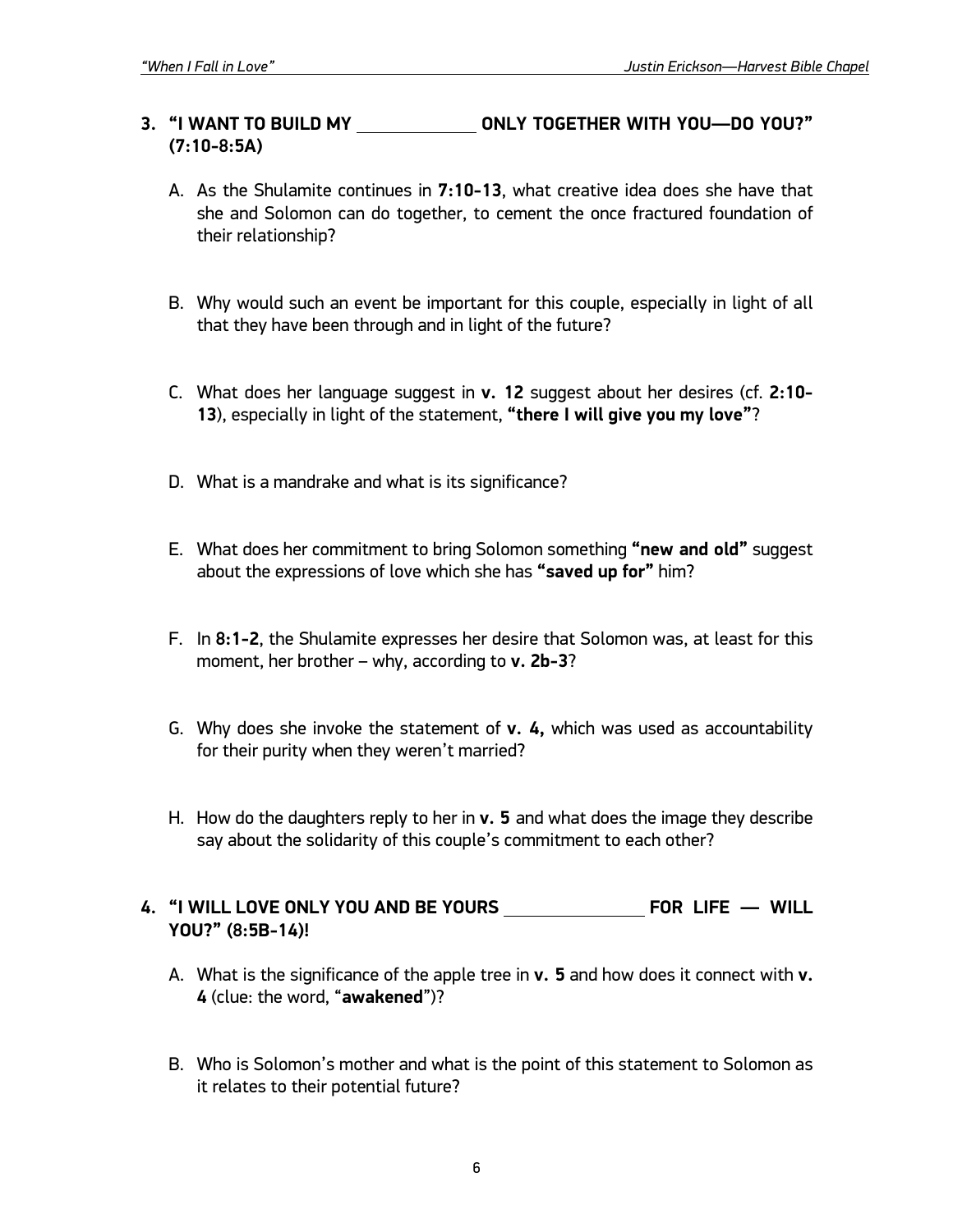- C. What request does the wife of Solomon make to him in **v. 6**? What is the difference between a seal on the heart and a seal on the arm?
- D. What is the point made by the imagery of love as death, jealousy as Sheol, and as fire, in **v. 6-7**?
- E. What do the brothers say in **v. 8-9** as they look back on the Shulamite, whom they had prepared for this relationship?
- F. What does the Shulamite say about her own preparedness for this union with Solomon and declare her unswerving devotion to Solomon in **v. 10-13**?
- G. How does Solomon's statement to her actually elevate her to the rightful place she deserves as his wife, and totally break from the past?
- H. How does the Shulamite respond to Solomon, before the eavesdroppers in **v. 14**, as an expression of her undying love and romantic affection for him?

The Song of Solomon is the greatest love song ever written. As the book ends, it closes with this couple in mid-stream, praising one another and expressing undying devotion and affection. The reality however is that their story doesn't end, "happily ever after." What do the following verses teach about the madness of Solomon's sin and how does this principle instruct us about the need to heed what is in this book?

- **1 Kings 11:1-8**
- **Ecclesiastes 2:1-11**
- **Ecclesiastes 7:25-26**
- **Ecclesiastes 9:9**